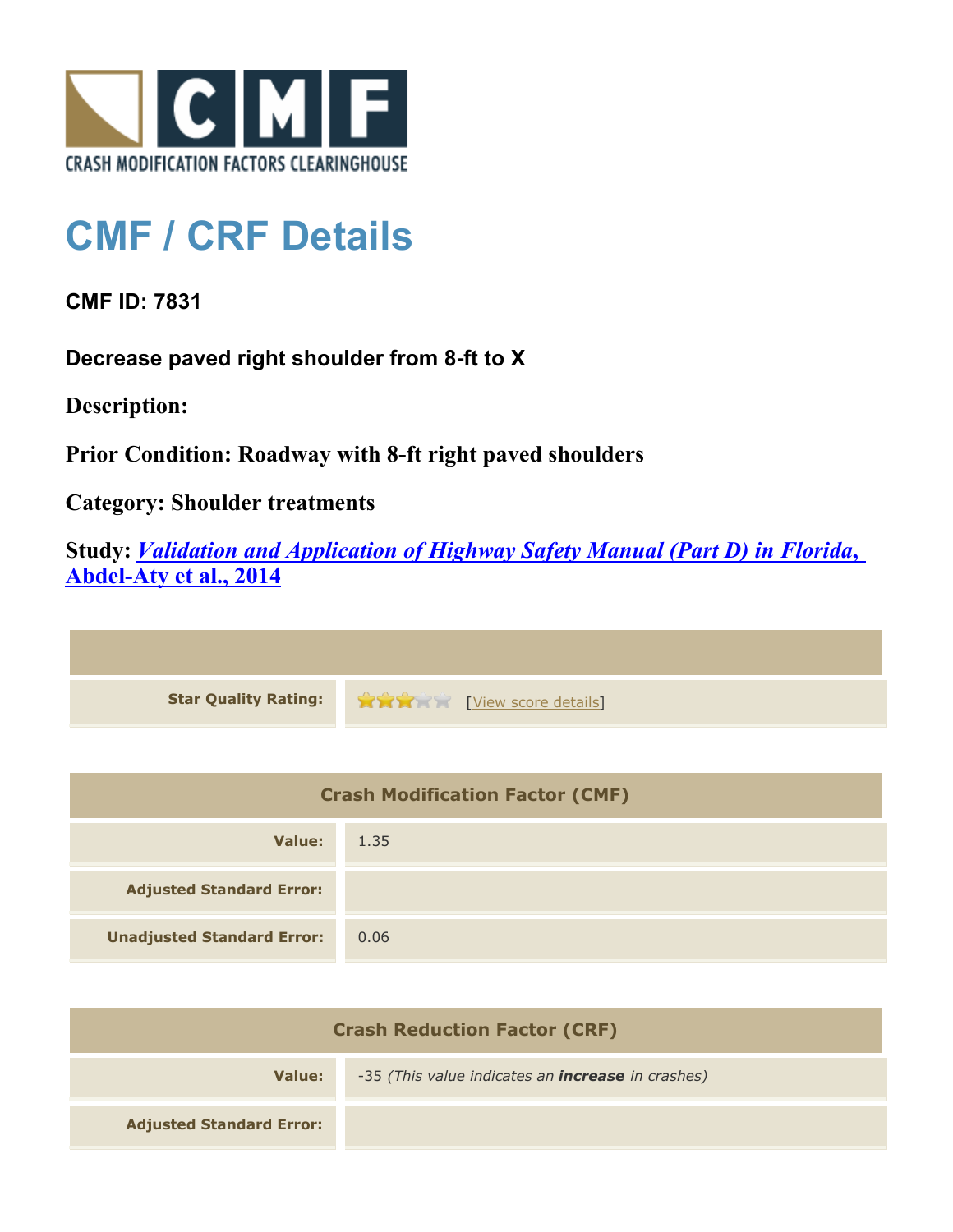| <b>Applicability</b>       |                                                   |
|----------------------------|---------------------------------------------------|
| <b>Crash Type:</b>         | All                                               |
| <b>Crash Severity:</b>     | All                                               |
| <b>Roadway Types:</b>      | Not specified                                     |
| <b>Number of Lanes:</b>    | >2                                                |
| <b>Road Division Type:</b> | All                                               |
| <b>Speed Limit:</b>        |                                                   |
| <b>Area Type:</b>          | Rural                                             |
| <b>Traffic Volume:</b>     | 5000 to 35000 Annual Average Daily Traffic (AADT) |
| <b>Time of Day:</b>        | All                                               |

## *If countermeasure is intersection-based*

| <b>Intersection Type:</b>         |  |
|-----------------------------------|--|
| <b>Intersection Geometry:</b>     |  |
| <b>Traffic Control:</b>           |  |
| <b>Major Road Traffic Volume:</b> |  |
| <b>Minor Road Traffic Volume:</b> |  |

| <b>Development Details</b>      |              |
|---------------------------------|--------------|
| <b>Date Range of Data Used:</b> | 2010 to 2012 |
| <b>Municipality:</b>            |              |
| State:                          | - FL         |